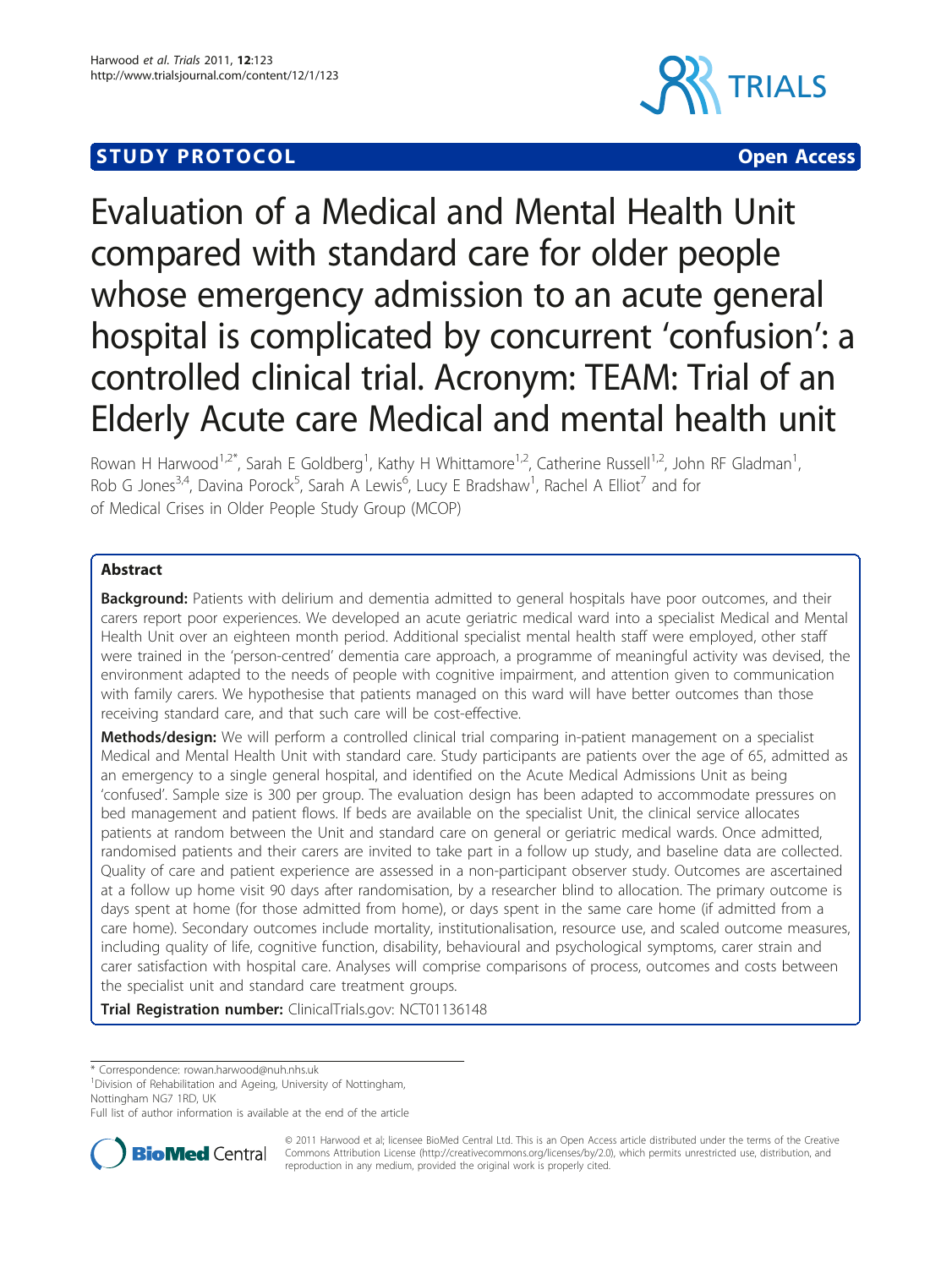# Background

Two-thirds of UK National Health Service (NHS) general hospital (i.e. non-psychiatric) beds are occupied by people over 65. Previous reports suggest that 60% of this age group have, or develop, a mental health problem, including dementia (about 30%), delirium (about 20%) and depression (about 30%). About 10% of elderly medical inpatients have significant behavioural disturbance [\[1](#page-9-0)].

Ill older people with mental health problems fit uneasily into general hospital services. Presentations can be nonspecific (falls, immobility, worsening confusion, not coping). Patients are prone to deterioration and complications. Many general hospital staff feel ill-equipped to assess or manage them. Outcomes are worse (high rates of mortality and care home placement), and length of hospital stay is longer than for people without mental health problems [[1](#page-9-0)]. Relatives are often stressed and dissatified with care [[2\]](#page-9-0).

Nationally in the UK, there are some specialist psychiatric liaison services for older people, and a few joint medical-psychiatric units. Such services have been advocated recently in policy documents [[1](#page-9-0),[3](#page-9-0),[4](#page-9-0)], but little research has been done on the particular needs and problems of this group, or the best way to configure services to address them. The National Dementia Strategy calls for improvements in care for people with dementia admitted to hosptial, but without providing details on how to do this [\[5](#page-9-0)].

There is good evidence that co-ordinated, systematic, multidisciplinary care for people with stroke improves outcomes [\[6](#page-9-0)]. The approach called 'comprehensive geriatric assessment', including diagnostic, functional, psychological, social and environmental dimensions, improves outcomes for older people with complex health problems [\[7](#page-9-0)].

We hypothesised that a specialist unit for people admitted as emergencies to a general hospital with concurrent dementia or delirium would be similarly effective, and cost-effective. We developed a specialist Medical and Mental Health Unit (MMHU) over a period of eighteen months [[8](#page-10-0)], before undertaking an evaluation by controlled clinical trial.

The trial forms part of a National Institute for Health Research programme, Medical Crises in Older People [\[9](#page-10-0)]. The first phase comprised recruiting and following up a cohort (or case series) of 250 older people with mental health problems admitted as an emergency to a general hospital. The recruitment procedures and documentation for this study were almost identical to those intended for the trial, representing a pilot study of the methods.

# Methods/design

# Main research hypothesis

Patients admitted as an emergency to a general hospital with concurrent 'confusion' and managed on a specialist ward (MMHU), will spend more days at home out of the 90 days following randomisation, than those receiving standard care [\[10\]](#page-10-0).

# Secondary hypotheses

Compared with standard care, management on the MMHU will be associated with:

1. lower mortality

2. better quality of life, less behavioural disturbance, and less disability after 90 days

3. fewer readmissions, reduced total hospital stay over 90 days, and fewer new care home placements

4. greater satisfaction with hospital care amongst family carers

5. less carer strain and psychological dysfunction.

Management on the MMHU is cost-effective compared with standard care.

Management on the MMHU is associated with better quality of care and patient experience in a concurrent observational study.

# Overview of study design

Potentially suitable patients are referred to MMHU by clinical staff on the Acute Medical Admissions Units, within 24 hours of admission. MMHU staff record details on a computerised screening log. An algorithm allocates patients either to MMHU or a standard care ward, some at random, others not (Figure [1\)](#page-2-0). If allocated to MMHU the patient is transferred immediately. If allocated standard care, an alternative bed is found by Admissions Unit staff.

Research staff monitor the list of randomly allocated patients, and, as soon as they can be contacted, invite them, and a carer, to take part in the trial. If they agree, baseline data are collected. Satisfaction with care is recorded by the carer one to three weeks after discharge; other outcomes are ascertained by interview 90 days after randomisation. Quality of care and patient experience are assessed by observation. Resource use is collected by questionnaire, and from electronic service records.

The trial flow diagram is given in Figure [2.](#page-3-0)

# Inclusion criteria

The study population comprises patients admitted to the Acute Medical Admissions Unit of a single large teaching hospital (providing sole emergency general medical services for its catchment population), who are aged over 65, and thought to be 'confused' on initial assessment by the clinical team responsible for their care. 'Confusion' is not defined further. This definition is broad and simple enough to allow identification and referral of suitable patients by non-specialist Admissions Unit staff, without causing delay in the admission pathway. In practice, almost all patients identified as 'confused' have delirium and/or dementia.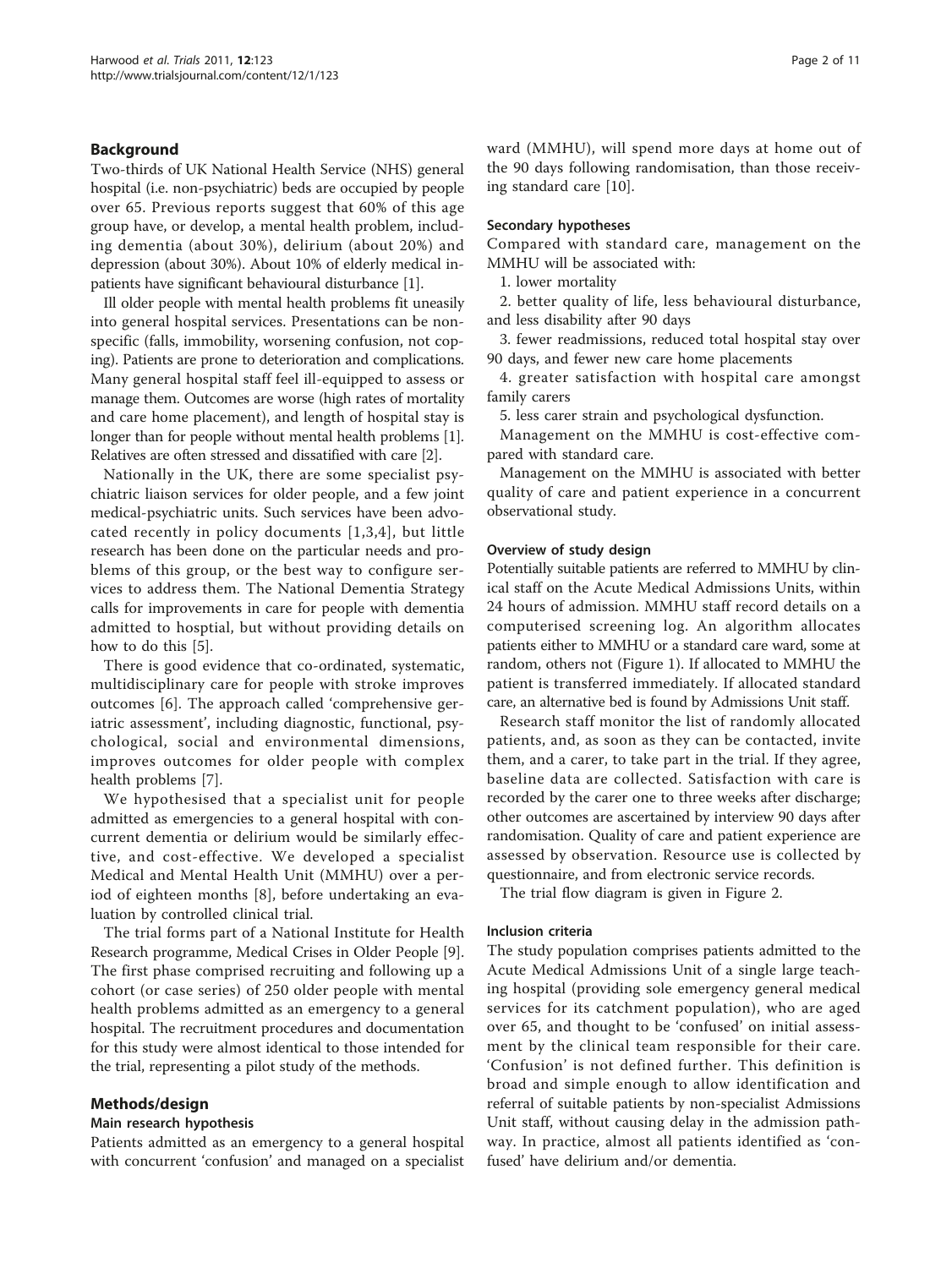<span id="page-2-0"></span>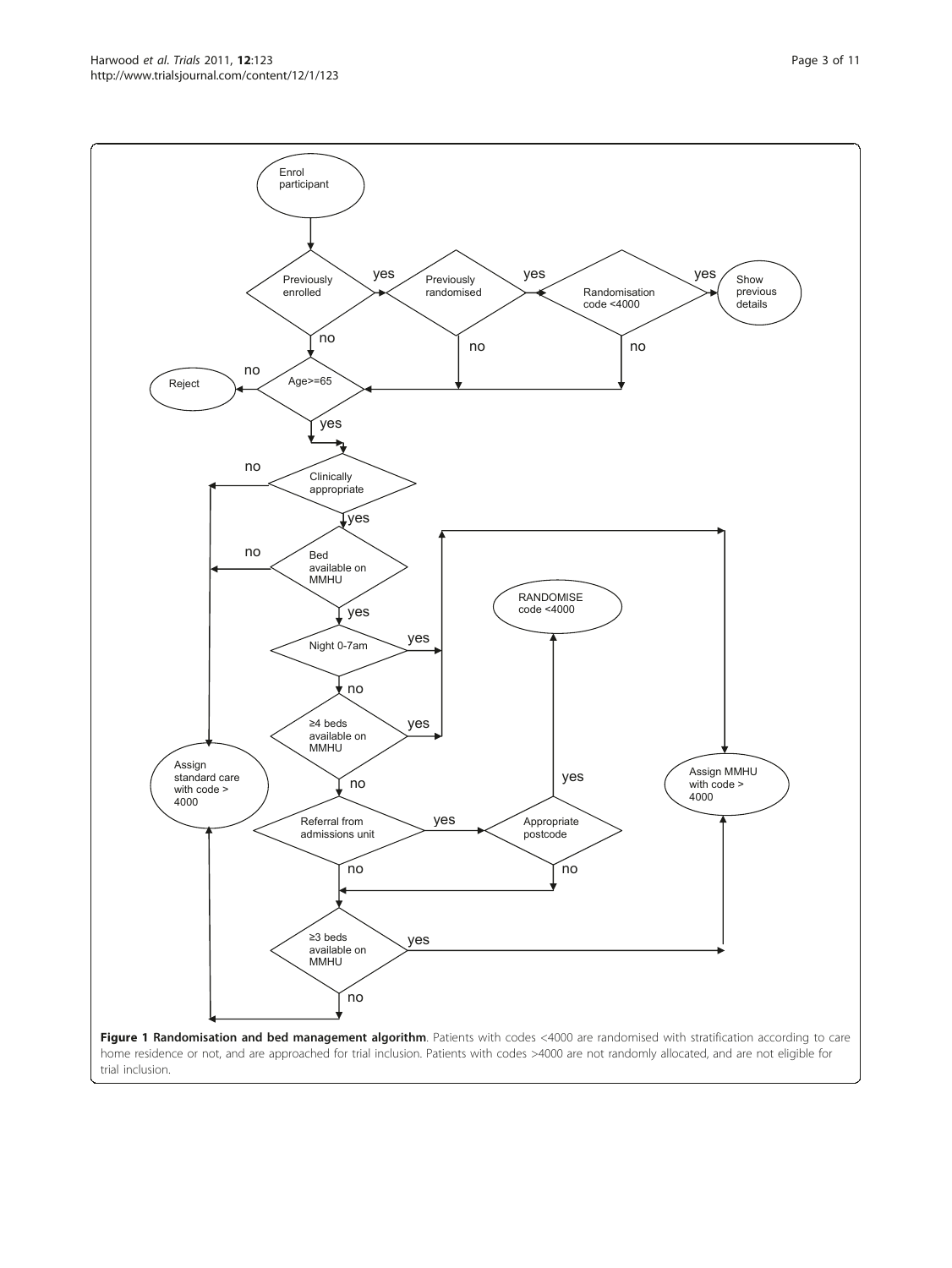<span id="page-3-0"></span>

We also try to recruit a family member or carer participant, where one is available and willing, to act both as an informant, and in order to study impact on carer health. A carer is defined as a non-professional, who sees the patient at least once a week, most weeks, for at least one hour.

# Exclusion criteria

• Patients fulfilling clinical exclusion criteria:

○ severely medically ill, requiring intensive monitoring or therapy (critical care), or specialist medical intervention (e.g. severe acute gastrointestinal bleeding, respiratory support)

- those with an overriding clinical need for another service, such as orthopaedics, or acute stroke
- acute intoxication or overdose
- those detained under the Mental Health Act.

• Patients admitted to the MMHU or standard care, who have not been randomised.

• Patients resident outside of Nottingham City or Nottinghamshire County Primary Care Trust (PCT) areas,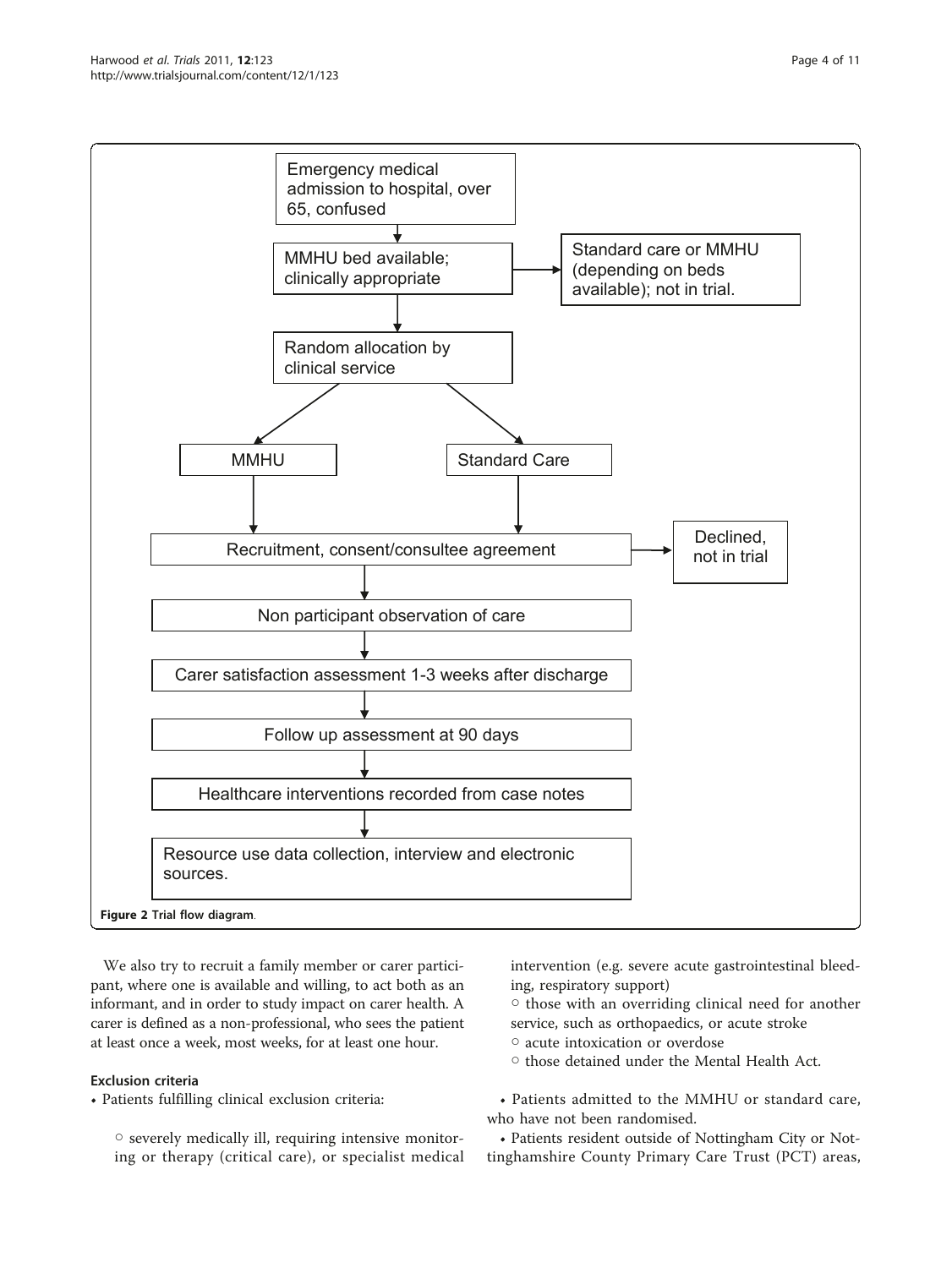for whom data on health and social care resource use could not be ascertained using routine electronic sources. (PCTs are service commissioners in the English NHS).

• Patients and carers unable to speak English, with no available family or other non-professional translator.

# Randomisation

# Screening log

All referrals are entered on to an internet-based computerised screening log, hosted by the Nottingham University Clinical Trials Unit.

# Bed management

We developed an algorithm to manage beds and randomly allocate patients (Figure [1](#page-2-0)). This was refined over several months of piloting. The precise details reflect local geography, service demands and patient admission rates, taking account of day-to-day variation in both bed availability, and presentation of suitable new patients:

• Randomisation can only take place if there is a bed available on the MMHU (if not, the patient is nonrandomly allocated standard care, and is not eligible for trial inclusion)

• The last two beds on the MMHU are always available for randomisation, with the exception of patients referred between midnight and 7 am (a few patients only, to minimise difficult negotiations with bed managers overnight; these are not eligible for trial inclusion)

• If there are four or more beds available on the MMHU, patients are admitted without randomisation (and are not eligible for trial inclusion).

• Patients are also admitted to the MMHU without randomisation (and are not eligible for trial inclusion), if there are three or more empty beds, and patients are:

○ referred from psychiatric wards, following assessment for suitability

○ referred from other hospital wards, following assessment for suitability, but only if not previously randomised to standard care

○ resident outside the Nottingham PCTs areas.

# Sequence generation

The randomisation sequence is generated using a computer random number generator, in a 1:1 ratio, and a permuted block design with varying block sizes up to 6, stratified by prior care home residence.

# Allocation concealment

The randomisation sequence is concealed from clinical staff who use the computer to allocate patients. However, research staff collecting baseline data are not blind to treatment allocation.

# Implementation

A research nurse actively liaises with bed managers during the working day. Out-of-hours a senior clinician

(consultant) investigator is always on-call to deal with bed management problems. In practice, the algorithm randomises sufficient patients to recruit our target of between eight and 10 participants per week, whilst remaining acceptable to hospital managers. Readmitted patients are accommodated according to their original allocation.

# Treatment definition: Intervention and control groups

The two arms of the trial are:

- Intervention arm: allocation to MMHU
- Control arm: allocation to standard care ward.

Treatment comprises the 'package' of care delivered on the MMHU or standard care wards [\[8](#page-10-0)]. These represent complex ('black box') interventions, akin to that provided on stroke units for stroke patients. There is evidence that the overall effect of such units is greater than the sum of identifiable parts [[11](#page-10-0),[12](#page-10-0)].

The pathway of hospital care for all patients includes admission to an Acute Medical Admissions Unit following referral from a general practitioner, or via the hospital Emergency Department. Following assessment by a senior physician (not necessarily specialising in the care of older people), patients are allocated to a ward.

All wards have access to doctors, ward-based and specialist nurses, physiotherapy, occupational therapy, speech and language therapy, and dietetics. Complex discharge planning and assessment for rehabilitation is supported by a separate multidisciplinary advice team. Mental health support is provided on a consultation basis by psychiatrists from a separate NHS organisation (Mental Health Trust). Social care assessments (provided by local government authorities, not the NHS) are available on request, regardless of ward allocation. All patients, in both settings, are eligible for consideration for standard mental health services, rehabilitation, intermediate and social care.

# Standard care

'Standard care' wards include four acute geriatric medical wards, and six general medical wards (with acute medicine, respiratory, diabetes, gastroenterology or rheumatology as their specialist interests). As a matter of policy, the hospital tries to avoid placing confused older medical patients on surgical wards or transferring them (as 'sleepers out') after admission, if there are insufficient medical beds.

Practice on acute geriatric medical wards is based on multidisciplinary comprehensive geriatric assessment, and many staff have considerable experience, and varying degrees of expertise, in the management of delirium and dementia. These wards provide most of the 'standard care' for confused older people.

# Medical and Mental Health Unit

The MMHU was developed over 18 months prior to trial commencement. The unit was previously a 28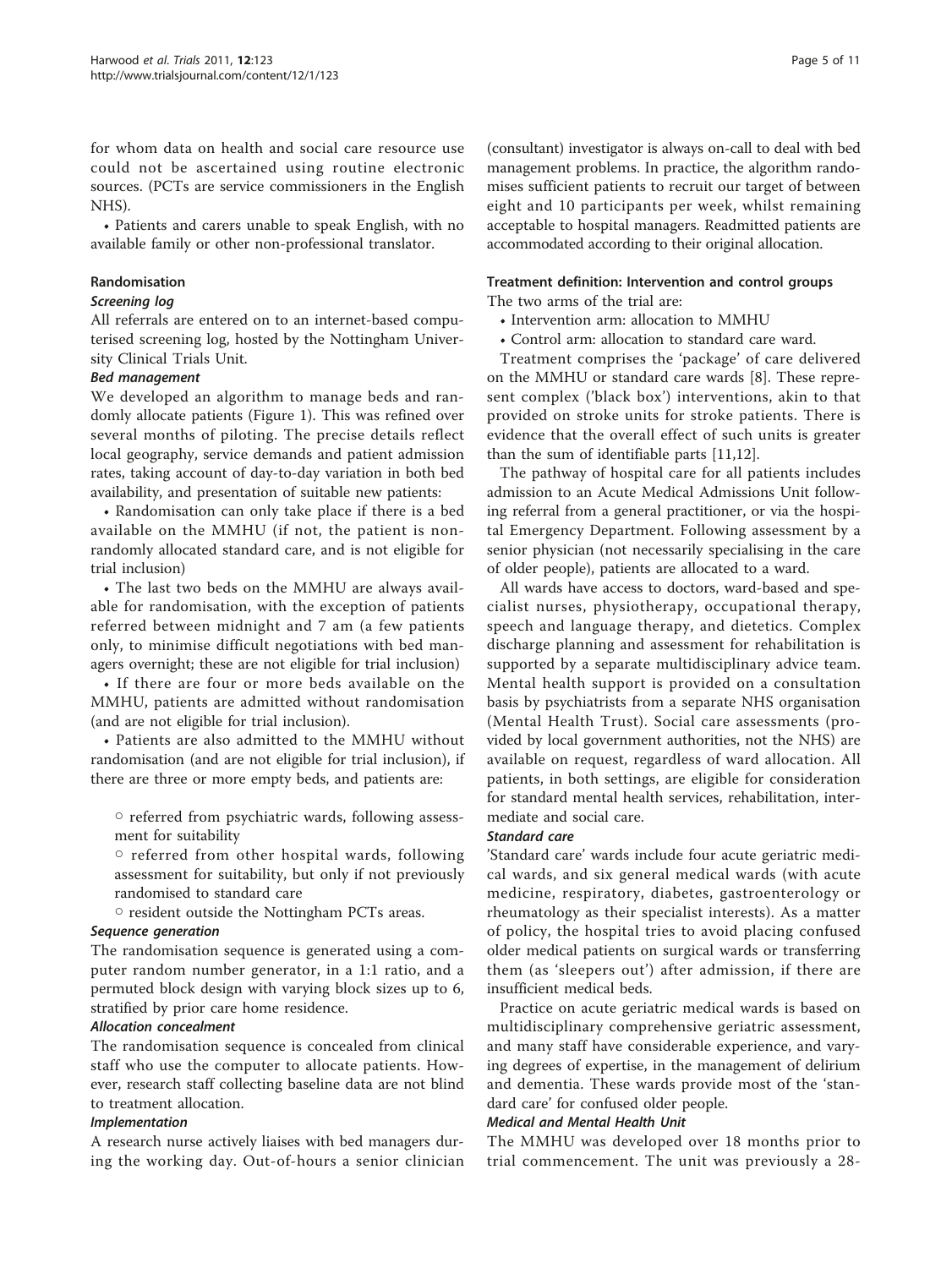bedded acute geriatric medical ward. We have described the development and philosophy of the ward elsewhere [[8\]](#page-10-0). In brief, we enhanced five componants:

• Specialist mental health staff additional to the normal ward complement of medical, nursing and therapy staff, comprising three registered mental health nurses, a specialist mental health occupational therapist (OT), 0.5 whole time equivalent (WTE) specialist physiotherapist, 0.2 WTE speech and langauge therapist, 0.2 WTE additional geriatrician time and 0.1 WTE psychiatrist time, and four unregistered health care assistants, two of whom took on the role of activities co-ordinators. New documentation was introduced for mental health assessments and OT interventions.

• Training for all staff in the philosophy of personcentred dementia care. This emphasises respect for the person with dementia as an individual with a history, values and preferences, and the right to make choices. Confrontation is avoided, and activity and diversion promoted, based on making meaningful connections with the person with dementia's retained abilities.

• A programme of therapeutic and leisure activites was instituted to try to maintain abilities, prevent distress behaviours, and promote night-time rest. Patients are got up and dressed if not too ill.

• The environment was made more appropriate. The ward had to relocate after nine months of development, to one which was longer and with better lay out, when it was realised that sufficient adjustments could not be made in the original one. Noise (such as from radios and equipment alarms) is minimised. Orientation cues, appropriate signage and some safety modifications were made. Bed spaces are personalised.

• A proactive and inclusive approach to family carergivers is promoted, with active communcation, involvement in decision making, and inclusion in hands on care, if willing.

# Contamination

The hospital Trust is developing a strategy of improvement in dementia care, to which members of the MMHU staff have contributed. Other hospital staff are aware of the MMHU, and may have attended teaching or presentations on its work. Some therapy and medical staff work across wards, in particular out-of-hours, or to cover shortages elsewhere, but the additional specialist staff do not. Many hospital-wide policies, such as on nutrition, mental capacity, infection control, end of life care, continence, falls prevention and medicines management are of great relevance to patients with delirium and dementia, and these are promoted on an ongoing basis.

The study therefore represents an evaluation of the additional benefit of care in a geographically-defined unit, with additional staffing and training, and following best practice, beyond that achievable in standard hospital care.

#### Recruitment and consent

As soon as possible following ward allocation, research staff identify patients who have been randomised. After introduction to the researcher, the patient is assessed for mental capacity to give or withhold consent for participation in the trial. This means understanding, retention, reasoning and communication ability sufficient to decide on willingness to undergo baseline and follow up data collection, and recording use of health and social care. This assessment is done by discussion, using a printed information sheet, supplemented by a simple and short summary, and a checklist of requirements set out in the Mental Capacity Act 2005 [[13\]](#page-10-0).

Those having capacity are invited to give written consent to participation. We also ask permission to approach a family member or carer. The family member or carer is given an information sheet and asked to give consent for his or her own involvement in the study.

Most potential participants lack capacity. The procedures set out in section 32 of the Mental Capacity Act are then followed. A family member or carer is asked to act as a 'personal consultee', and asked if they have any reason to believe the patient would not have wanted to take part. If willing, they sign a consultee agreement form. Carers are asked for their own consent to participate.

If there is no contactable carer, or if the carer lacks capacity, the nurse in charge of the ward is asked to act as a 'professional consultee' under section 32(5) of the Mental Capacity Act. If he or she knows no reason why the patient would not want to participate, the patient is included. Most patients in this situation are resident in care homes, and background data are collected from care home staff.

# Patients not recruited into the study

Patients not recruited into the study continue with care on the MMHU, or standard care ward, and have no contact with research staff. In practice, ward staff are not aware of who is or is not in the study, even though this is recorded in the case notes, and no distinction is made between recruited and non-recruited patients in care given.

# Baseline measurements

Data collection is by interview with a trained researcher. These are either registered nurses or psychology graduates. Information is collected from the patient participant if possible, corroborated by a carer, or taken from family members or carers as informants. Carers are invited to complete a self-report questionnaire, or are interviewed to complete the same information, if they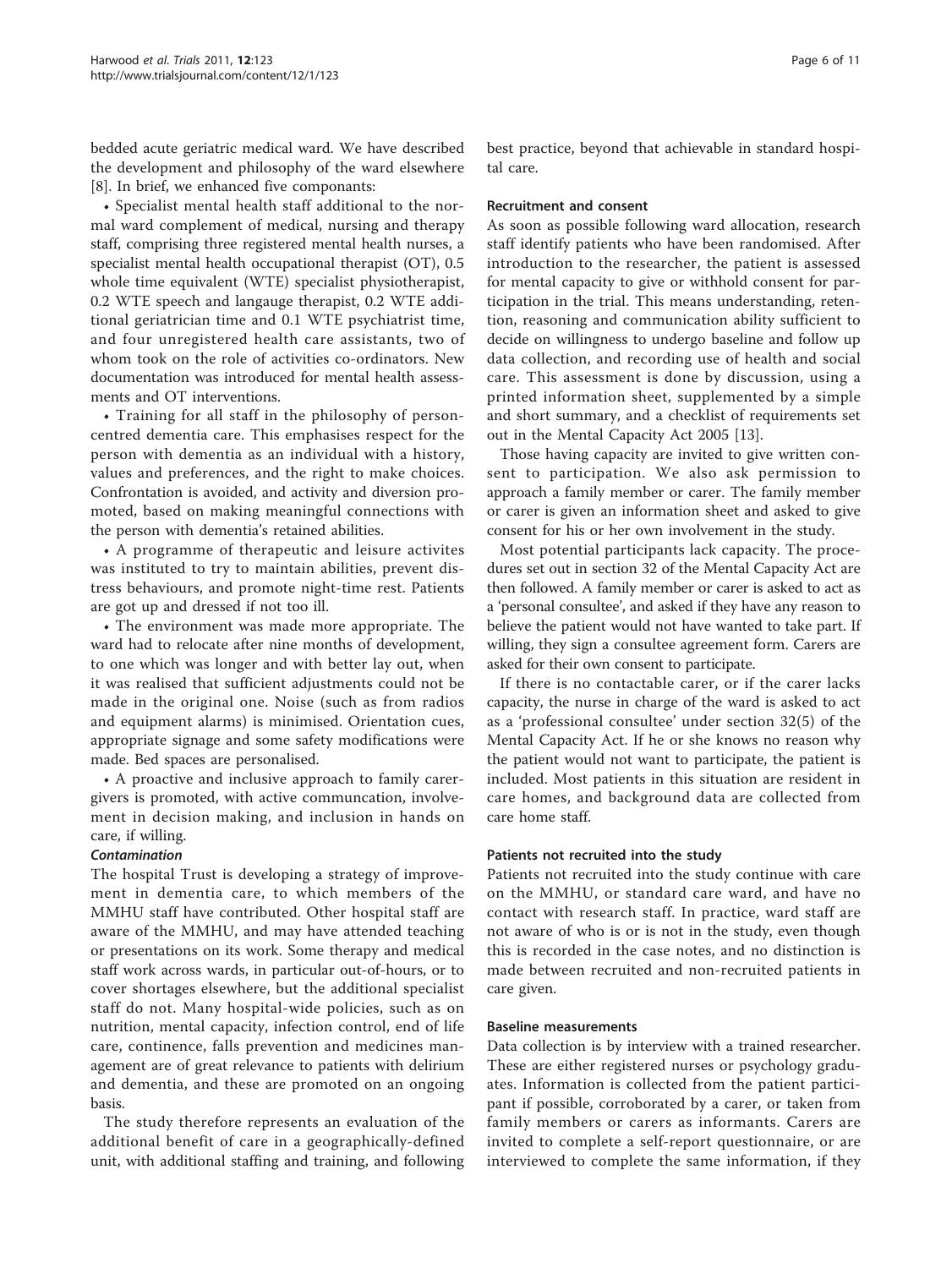prefer. Medical and nursing notes are scrutinised for diagnostic, drug and functional information.

Baseline data include:

• Social and demographic information, including coresidence and type of accommodation

• Cognitive impairment (Mini-Mental State Examination [\[14](#page-10-0)])

• Delirium diagnosis and severity (Delirium Rating Scale [[15](#page-10-0)])

• Quality of Life (Euroqol EQ5D [[16\]](#page-10-0))

• Prior and current physical disability (Barthel index [[17\]](#page-10-0))

• Behavioural and psychological symptoms (Neuropsychiatric Inventory [[18\]](#page-10-0))

- Medical diagnoses
- Drugs taken on admission
- Illness severity (Modified Early Warning Score [[19](#page-10-0)])
- Hospital admission in the previous year

• Carer relationship, co-residence and amount of care given

- Carer strain index [[20](#page-10-0)]
- Carer psychological distress (GHQ-12 [[21\]](#page-10-0)).

# Non-participant observation of care

Structured non-participant observations of the experience of care on the MMHU and standard care wards are undertaken using Dementia Care Mapping [[22](#page-10-0)]. For this we include a randomly selected sub-sample of 44 patient participants from the MMHU and 44 patient participants from standard care wards. Patients in the two settings will therefore be matched for disease severity and other factors. Observations are made every five minutes for four to six hours at a time. Field notes are made, and semi-quantified mood and engagement scores, activity codes, and quality of staff interactions with patients are completed.

#### Recording of health care interventions

Ninety days after randomisation we scrutinise medical, nursing and therapy case notes to ascertain 139 items of assessment, investigation, treatment, information-giving and future care planning information.

Together with the non-participant observer study this will help define if, and how, care delivered in the two settings differs.

#### Outcome measurements

#### Definition of primary and secondary outcomes

The primary outcome is number of days spent at home (or in the same care home) in the 90 days following randomisation [[10](#page-10-0)]. This is calculated as 90 days minus days spent dead, in hospital, intermediate care, or a new care home.

It is assumed that discharge home and successfully maintaining it is the goal of health care in this context, taking account of mortality, and readmission, and is a

suitable high level summary of the success or failure of hospital acute care.

Secondary outcomes are:

• Mortality

• Quality of life, measured using the dementia-specific Demqol patient and proxy scales [[23](#page-10-0)]; Euroqol EQ5D [[16\]](#page-10-0); and short London Handicap Scale [[24](#page-10-0)]

• Behavioural and psychological symptoms (Neuropsychiatric Inventory [[18\]](#page-10-0))

• Carer satisfaction with hospital care (from [[2\]](#page-9-0))

• Physical disability (Barthel index [\[17](#page-10-0)])

• Cognitive impairment (Mini-Mental State Examination [\[14](#page-10-0)])

- Readmission, and total hospital length of stay
- Place of residence
- New care home placement
- Carer strain index [[20](#page-10-0)]
- Carer psychological distress (GHQ-12 [[21\]](#page-10-0))

• Health and social care resource use, using the Client Service Receipt Inventory [[25\]](#page-10-0) and from routine health and social care records.

#### Ascertainment of outcomes

Outcomes are measured using:

• a brief telephone call to carer one to three weeks after patient discharge to complete questions on satisfaction with care

• interview of the patient and carer participants at home 90 days ( $\pm$  7 days) after randomisation

• telephone call to GP or community nurses at 90 days ( $\pm$  7 days) for community service use

• scrutiny of the hospital computer records for mortality, and readmission

• interrogation of computerised routine health and social care records held by: general and mental health hospitals, general practice, adult social care departments, intermediate and other community based health care, and the ambulance service.

Outcome assessments are done by research staff who were not involved in recruitment or baseline data collection, and who are not deliberately aware of group allocation. They are therefore 'blind' to allocation.

# Withdrawal

Patients and carers are free to withdraw from the follow up study without detriment to their care on the MMHU, standard wards, or during follow up. A request to be transferred off the MMHU would be negotiated case by case. Patients allocated standard care have no access to the MMHU.

# Data analysis

#### Power and sample size

We used data from the prior cohort study to estimate sample size and statistical power. The Days at Home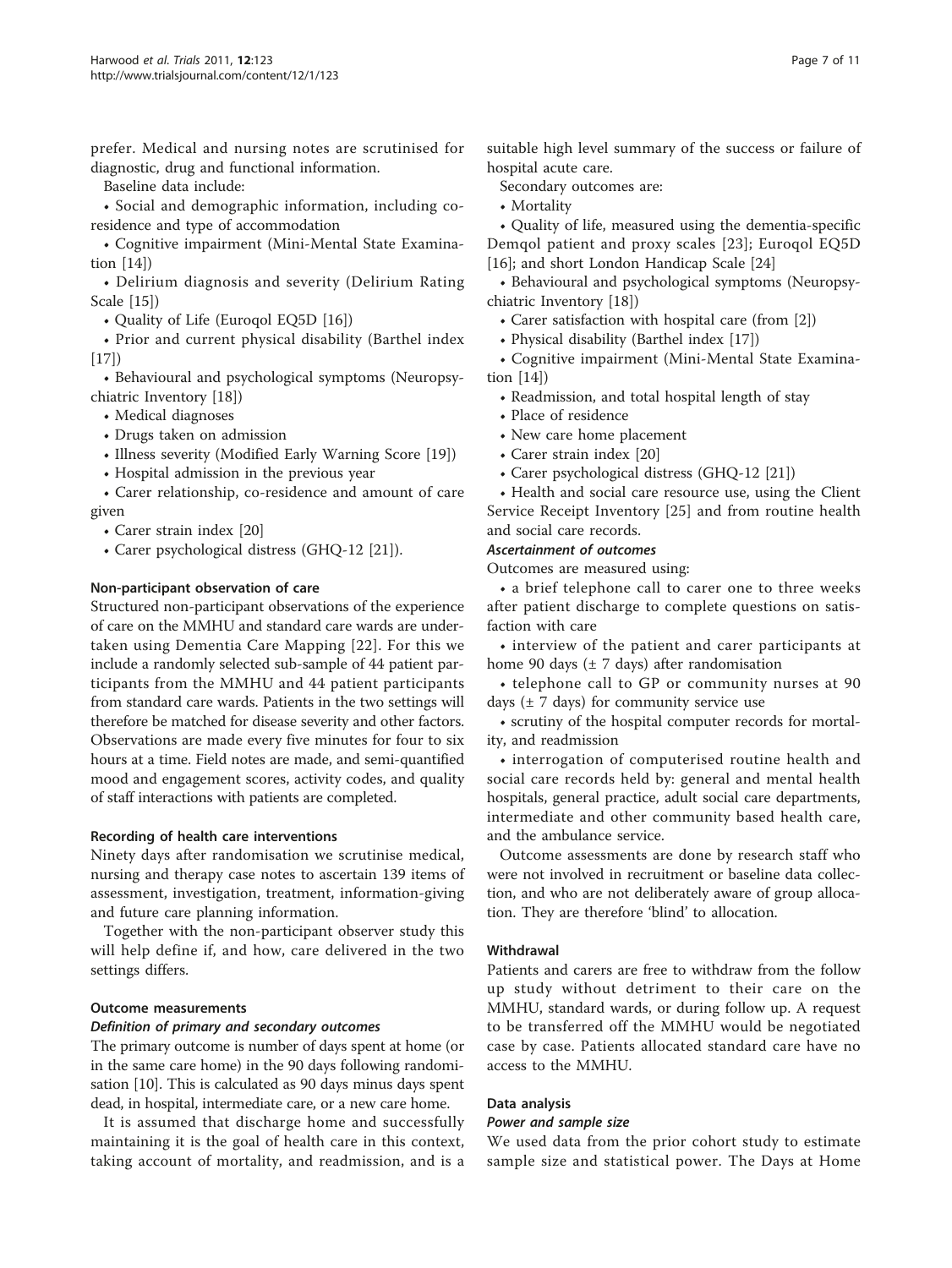variable has a negatively skewed distribution (median 62 days at home, inter-quartile range 1 to 82 days), with 24% of participants having zero days at home. We assumed that the Mann-Whitney U test would be used to test for differences between groups. We used a bootstrapping simulation method to investigate the power of the study to detect possible effects of the MMHU, on both the probability of zero days at home and numbers of days spent there, under a range of plausible assumptions. A study with 300 participants in each group has 80% power to detect a 5 day difference in days at home, if the proportion of patients with zero days at home is reduced to 20% (a 15% reduction). This represents a reasonable minimum clinically important difference.

#### Data handling and analysis

Data are double entered into a secure Access database (Microsoft, Redmond, WA).

#### Descriptive statistics, univariate and multivariate analyses

Baseline and outcome data for each treatment group will be presented as follows: continuous data that are approximately normally distributed will be summarised in terms of the number of observations, mean, standard deviation, minimum and maximum. Skewed data will be transformed to normality, if possible, or otherwise presented in terms of the number of observations, median, lower and upper quartiles, minimum, and maximum. Categorical data will be summarised as frequency counts and percentages.

We will compare baseline differences between groups descriptively to explore whether there are differences in the characteristics of those recruited in the MMHU and standard care groups. The design of this study, with recruitment following randomisation, means that baseline differences may occur that have not arisen by chance, and we will therefore also carry out statistical significance testing of differences at baseline, using parametric or non-parametric tests, as appropriate to the distribution of measured variables.

Analyses of primary and secondary outcomes will be by intention to treat including all those recruited, and will compare differences between MMHU and standard care:

• Mean/median days at home, and total length of hospital stay (and 95% confidence intervals for the differences)

• Proportions dead, at home, in new care homes and readmitted (and 95% confidence intervals for the differences)

• Mean/median scaled outcomes for patients and carers (and 95% confidence intervals for the differences).

• Quantitative and qualitative analysis of the nonparticipant observer study.

• Proportions of participants receiving various assessment and interventions recorded in the case notes (and difference in proportions with 95% confidence intervals).

Multiple linear, logistic, Poisson and Cox regression will be used, as appropriate to the error distribution of each outcome variable, to model the difference between treatments, adjusting as appropriate for apparent baseline differences, and for other prognostically important variables to improve the precision of effect estimates. We will explore the fit of alternative statistical models for days at home, which will take account of the nonstandard distribution of this variable constrained to take values between zero and 90 days, and with an excess of zero values. Non-parametric continuous data will be transformed to normality where possible or otherwise analysed using Mann Whitney U-test. The intervention effect parameter will be presented as an estimate with 95% confidence intervals.

We will use imputation methods for dealing with missing values from those who withdraw, die, or otherwise do not provide follow-up data. We will conduct sensitivity analyses to explore the robustness of the results to alternative assumptions about the randomness of missing data.

#### Pre-planned subgroup analyses

We will test for interaction between intervention and the following groups. If interaction is present, the results will presented as sub-group analyses, in particular:

• Delirium vs no delirium

• Pre-admission care home vs own home

• Acute geriatric medical ward control group vs other ward

• Died during follow up vs survived

• Index hospital length of stay  $>5$  days vs  $\leq 5$  days.

# Economic analyses

Costs will be constructed from the perspective of the NHS and personal social services. Ninety days of resource data will be collected for each patient participant. Costs for each participant will be calculated as resource use multiplied by the unit cost of the specific resource, valued using published unit cost data.

A cost-effectiveness analysis comparing the MMHU to standard care will be carried out using standard methods. Incremental cost-effectiveness analysis will be undertaken in the absence of convincing dominance by any treatment alternative. Benefits to the patient participant will be measured with Quality-Adjusted Life Years (QALYs), which will be generated using EQ5D data, assuming homogeneity across treatment groups in any insensitivity of the EQ5D to our patient participants. These will be combined with cost data to generate Incremental Cost-Effectiveness Ratios and Incremental Net Benefit statistics. No discounting will be necessary given the short follow-up time.

Sensitivity analyses and cost-effectiveness acceptability curves will be used to assess uncertainty in the estimated incremental net benefit statistics.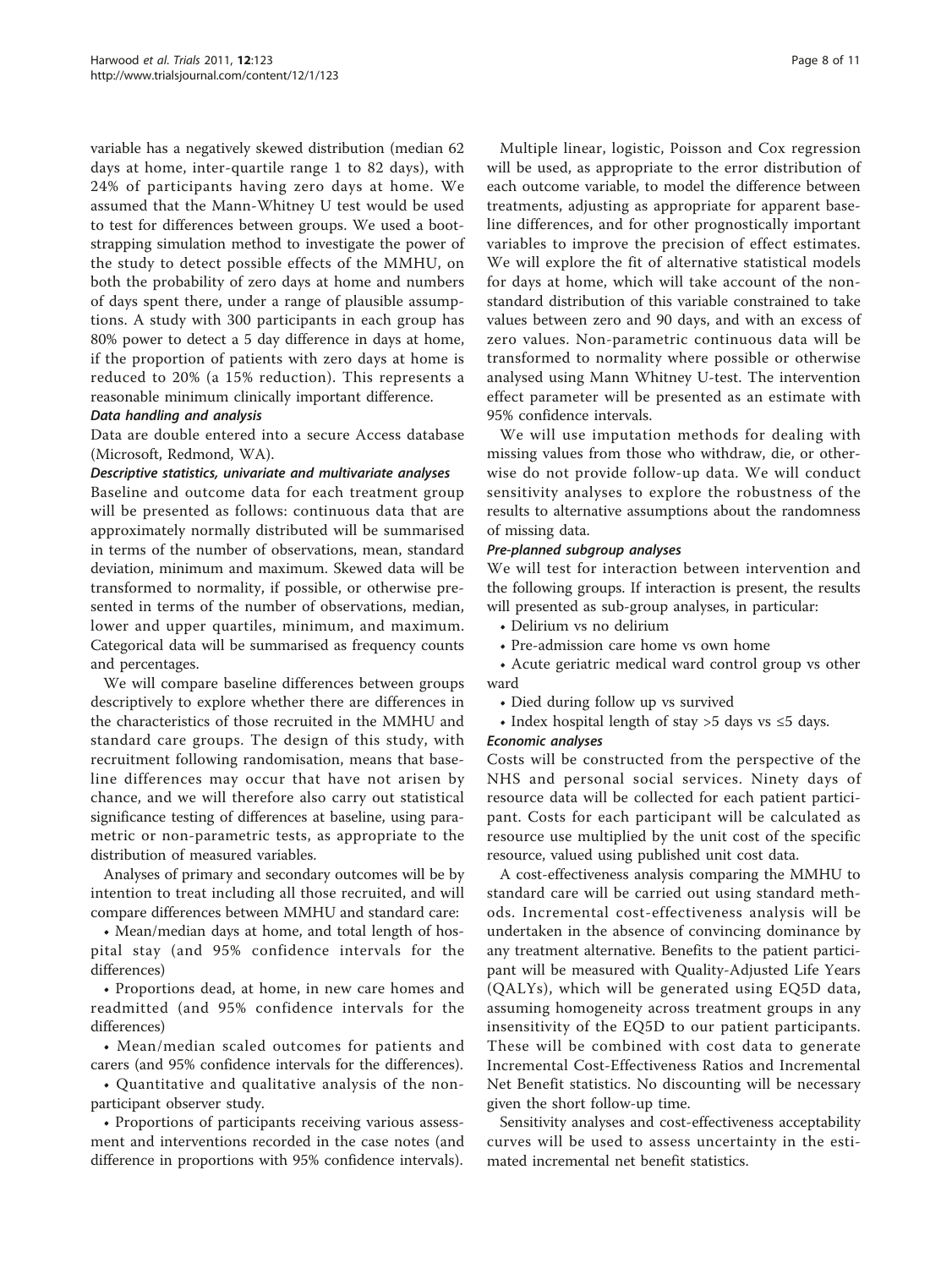# Project management and administration Project management

Overall supervision of the trial is by the Medical Crises in Older People Programme Management Board, which meets monthly, chaired by the programme Principal Investigator (JG).

In addition, a Trial Steering Committee has been constituted, with an independent chair, three independent professional members (one psychiatrist, one physician, one social scientist), two independent lay members, and three trial investigators, including the statistician.

Day to day management of the project is by a trial manager (SG), supervised by the chief investigator (RH), and assisted by research assistants (KW and CR). The trial is also supported by research assistants employed by the National Institute for Health Research Comprehensive Local Research Network, Mental Health Research Network, and the Trent Dementia Research Network.

The trial sponsor is the University of Nottingham.

# Trial documents

The documents to be completed, and by whom, are recorded in table 1.

# Ethical approval

The protocol was given a favourable opinion by the Nottingham 1 Research Ethics Committee (reference 10/H0403/16).

# Table 1 Trial documentation

| Form title                                           | Completed by                                                                                                   |
|------------------------------------------------------|----------------------------------------------------------------------------------------------------------------|
| Screening log (computerised)                         | MMHU ward nurses                                                                                               |
| Capacity assessment form                             | Researcher                                                                                                     |
| Patient participant information<br>and consent forms | Patient with capacity to consent                                                                               |
| Consultee information and<br>agreement forms         | Family member of carer (on behalf of<br>patient without capacity to consent)                                   |
| Carer participant information<br>and consent forms   | Family member or carer                                                                                         |
| Professional information and<br>agreement forms      | Nurse in charge of ward (on behalf of<br>patient without capacity to consent<br>and with no contactable carer) |
| Identifiable data form                               | Researcher                                                                                                     |
| Patient participant initial data<br>form             | Researcher                                                                                                     |
| Carer initial data form                              | Family member or carer/researcher                                                                              |
| Medical data form (from<br>casenotes)                | Researcher                                                                                                     |
| Dementia care mapping raw<br>data sheets             | Researcher                                                                                                     |
| Patient participant follow-up<br>data form           | Researcher                                                                                                     |
| Carer follow-up data form                            | Family member or carer/researcher                                                                              |
| Resource use from<br>computerised records            | Health economist                                                                                               |
| Health care intervention form                        | Medically qualified researcher                                                                                 |

# Project milestones

Project milestones are described in table 2.

# **Discussion**

# Justification for design

The study design had to accommodate the constraints of an acute medical service very pressed for bed availability, and under rigorous performance management of patient flows, in particular, the government-prescribed maximum four hour Emergency Department wait target. This stipulates that all patients must be assessed, treated, and discharged or transferred from Emergency Departments (ED) within four hours of arrival. This, in turn, puts pressure on Acute Medical Admissions Units, who must have empty beds to accept transfers from ED, and on wards to have capacity to accept patients from Admission Units.

It was, therefore, unacceptable to the clinical service for potential trial participants to remain on the Acute Medical Admissions Unit whilst awaiting research assessment or recruitment procedures, or for there to be more than three empty beds on the MMHU. It had to be possible to admit to the MMHU 24 hours a day and seven days a week, regardless of researcher availability, and to keep the ward full with appropriate patients. Proper time for consultation, consent or consultee agreement for research participation to be given, is necessary for legal and ethical reasons. The consultation and consent process takes longer than the clinical processes for swift bed management. So it was impossible to run a conventional randomised controlled trial with

# Table 2 Project milestones

| From             | To               | <b>Activity</b>                                                                 |
|------------------|------------------|---------------------------------------------------------------------------------|
| 2006             | 2008             | Programme planning and funding application                                      |
| Feb 2009         | <b>July 2010</b> | Planning, development and maturation of<br>MMHU intervention                    |
| May 2009         | June 2010        | Recruitment and follow up of cohort (case<br>series), pilot study for the trial |
| February<br>2010 |                  | Submission to Research Ethics Committee and<br>Hospital Research governance     |
| May 2010         | <b>July 2010</b> | Pilot random allocation to MMHU or standard<br>care                             |
| <b>July 2010</b> | December<br>2011 | Trial recruitment (possible extension to July<br>2012)                          |
| October<br>2010  | March<br>2012    | Follow up                                                                       |
| January<br>2011  | December<br>2011 | Non participant observer study                                                  |
| March<br>2012    | October<br>2012  | Final data cleaning, analysis, write up                                         |
| April<br>2013    |                  | Service support funding ceases                                                  |
| <b>July 2013</b> |                  | Research funding ceases                                                         |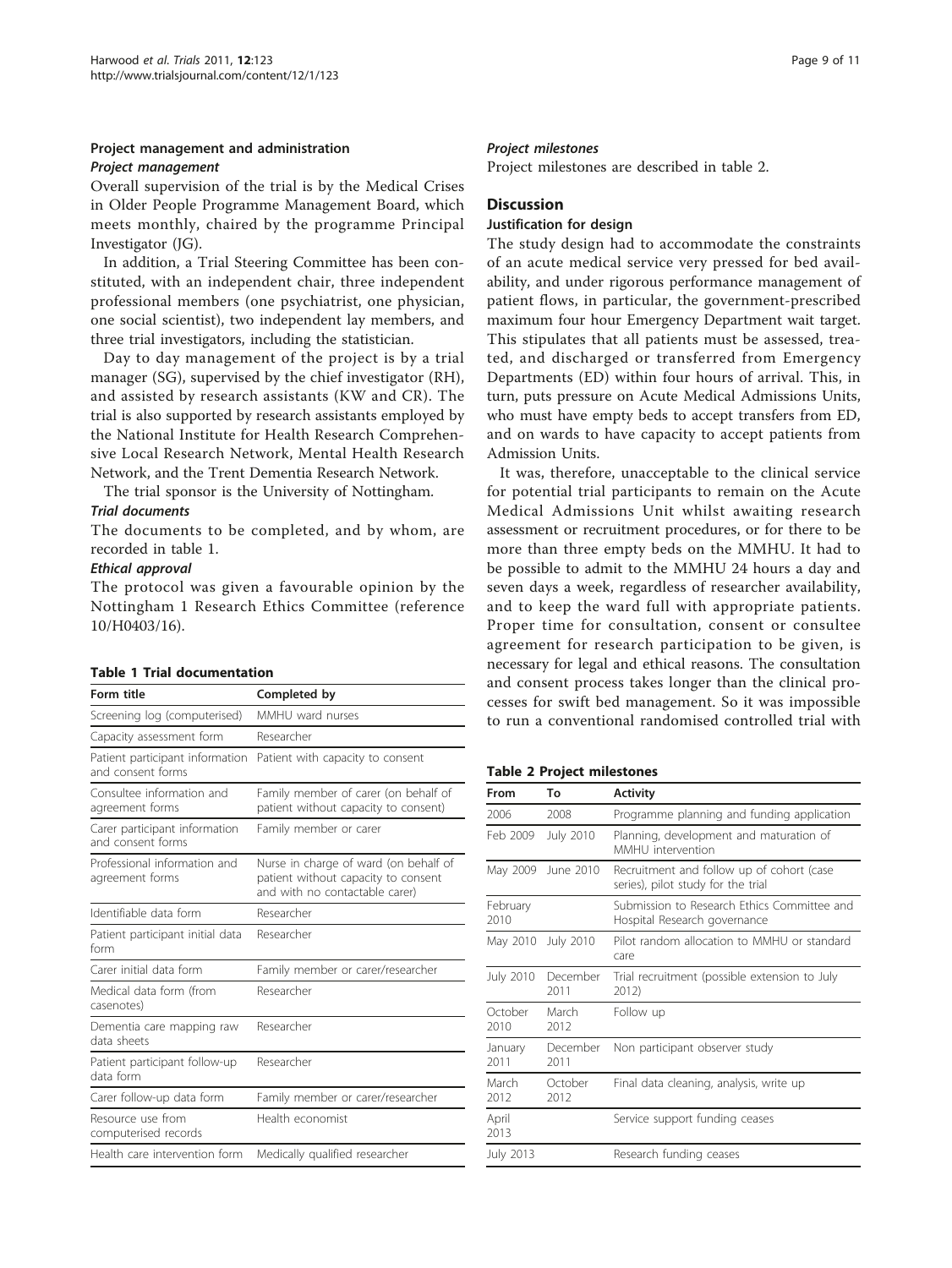<span id="page-9-0"></span>recruitment prior to allocation: clinically patients had to be allocated before they could be recruited.

Previous work demonstrated that 30% of acute medical patients over 65 had cognitive impairment, far more than could be accommodated on a single ward. Some allocation mechanism was therefore required by the clinical service. In usual clinical practice, ward allocation is largely driven by bed availability, but in this case the service agreed to allocate suitable patients at random, either to the MMHU, or standard care on another general or geriatric medical ward.

The allocation algorithm ensures that the MMHU remains acceptably full, without compromising recruitment to the trial. Only patients who have been randomly allocated, and their carers, are invited to participate in the trial.

#### Implications of design

Strictly, the design violates best practice for a randomised controlled trial, since only randomised patients who consent, or have consultee agreement, can be followed up. For this reason, we have chosen to describe it as a 'controlled clinical trial'. However, it approximates to a pragmatic, parallel group, randomised controlled trial.

The main scientific concern about the design is failure to recruit a patient after randomisation. This introduces the potential for bias (for example, if it proves easier to recruit from one setting than the other). Baseline data cannot legally or ethically be collected for research purposes from randomised patients who do not consent (or have consultee agreement) to take part.

Despite the risk of differential recruitment bias, an important consideration is that this design enables us to undertake a trial at all. A conventional randomised controlled design would either have failed because of conflict with the demands of the clinical service, or would have recruited an unrepresentative population. If we attempted to recruit with inadequate consent or consultation, the trial would be illegal, and would be open to bias through high withdrawal rates.

# Additional measures to avoid bias

Studying people in urgent care settings unavoidably carries risk of bias. We introduced explicit steps to try to minimise that risk.

Researchers are aware of potential problems with bias, and are trained to adopt a rigorous approach to recruitment, whilst respecting an individual's right not to be involved in research if they so choose, or if circumstances (such as end of life care) make it inappropriate.

Research staff operate shifts to be available when family carers are visiting, to maximise recruitment. A contact log is maintained. The proportion of randomised patients recruited in each setting is monitored closely.

Extensive data is collected at baseline from recruited participants that will enable comparison of groups, and statistical adjustment for baseline imbalances if found.

#### List of abbreviations

ED: Emergency Department; EQ5D: Euroqol 5-dimension quality of life scale; GHQ-12: General Health Questionnaire 12-item version; GP: General Practitioner (family doctor); MMHU: Medical and Mental Health Unit; NHS: (United Kingdom) National Health Service; OT: Occupational Therapy; PCT: Primary Care Trust (health service commissioner); QALY: Quality Adjusted Life Year; WTE: Whole time equivalent; UK: United Kingdom.

#### Acknowledgements and funding

The Medical Crises in Older People study group also includes: Justine Schneider, Simon Conroy, Anthony Avery, Fiona Jurgens, Judy Edmans, Adam Gordon, Bella Robbins, Jane Dyas, Pip Logan, Casey Quinn, Helen Boardman, Matt Franklin.

Dan Simpkins of the Nottingham Clinical Trial Unit devised the allocation algorithm and internet-based randomisation programme. Clinical Service managers Nigel Sturrock, Caron Swinscoe, Steph Beasley-Thomas and John Morrant facilitated implementation of the service and trial design. Clinical staff on the Admission Unit and MMHU, led by ward managers Nikki King, Laura Ray and Naomi Morrison implemented the clinical aspects of the trial. Funding was from the National Institute for Health Research (UK government).

#### Author details

<sup>1</sup> Division of Rehabilitation and Ageing, University of Nottingham Nottingham NG7 1RD, UK. <sup>2</sup> Health Care of Older People, Nottingham University Hospitals NHS Trust, Queens Medical Centre, Nottingham NG7 2UH, UK.<sup>3</sup> Division of Psychiatry, University of Nottingham, Nottingham NG7 1RD, UK. <sup>4</sup>Mental Health Services for Older People, Nottinghamshire Healthcare NHS Trust, Queens Medical Centre, Nottingham NG7 2UH,UK. 5 School Of Nursing, State University of New York, Buffalo, Wende Hall 3435, Main Street, Buffalo, NY 14214, USA. <sup>6</sup>Division of Epidemiology and Public Health, University of Nottingham, Nottingham NG7 1RD, UK. <sup>7</sup>School of Pharmacy, University of Nottingham, Nottingham NG7 1RD, UK.

#### Authors' contributions

RH, JG and RJ conceived the study, obtained grant funding and designed the evaluation. RH, DP and RJ, along with NHS colleagues, conceived, obtained additional funding for, and developed the MMHU. SG, KW and CR operationalised and refined the study design, and obtained ethical and regulatory approvals. SG and KW recruited and followed up most of the patients in the cohort (case series), piloting and refining the recruitment procedures and data collection forms. SL provided statistical advice. RE designed the economic analysis. LB did the power calculations. All authors have read and approved the final manuscript

#### Competing interests

The authors declare that they have no competing interests.

Received: 25 January 2011 Accepted: 13 May 2011 Published: 13 May 2011

#### References

- 1. Royal College of Psychiatrists: Who cares wins London 2005.
- Alzheimer's Society: Counting the Cost London 2009.
- 3. Royal College of Psychiatrists: Raising the standard London 2006.
- 4. Department of Health: Everybody's Business London, Department of Health; 2006.
- 5. Department of Health: National dementia strategy London, Department of Health; 2009.
- 6. Stroke Unit Trialists' Collaboration: Organised inpatient (stroke unit) care for stroke. Cochrane Database of Systematic Reviews 2001, , 3: CD000197 [[http://www.mrw.interscience.wiley.com/cochrane/clsysrev/articles/](http://www.mrw.interscience.wiley.com/cochrane/clsysrev/articles/CD000197/frame.html) [CD000197/frame.html\]](http://www.mrw.interscience.wiley.com/cochrane/clsysrev/articles/CD000197/frame.html).
- 7. Stuck AE, Siu AL, Wieland GD, Adams J, Rubenstein LZ: [Comprehensive](http://www.ncbi.nlm.nih.gov/pubmed/8105269?dopt=Abstract) [geriatric assessment: a meta-analysis of controlled trials.](http://www.ncbi.nlm.nih.gov/pubmed/8105269?dopt=Abstract) Lancet 1993, 342:1032-6.